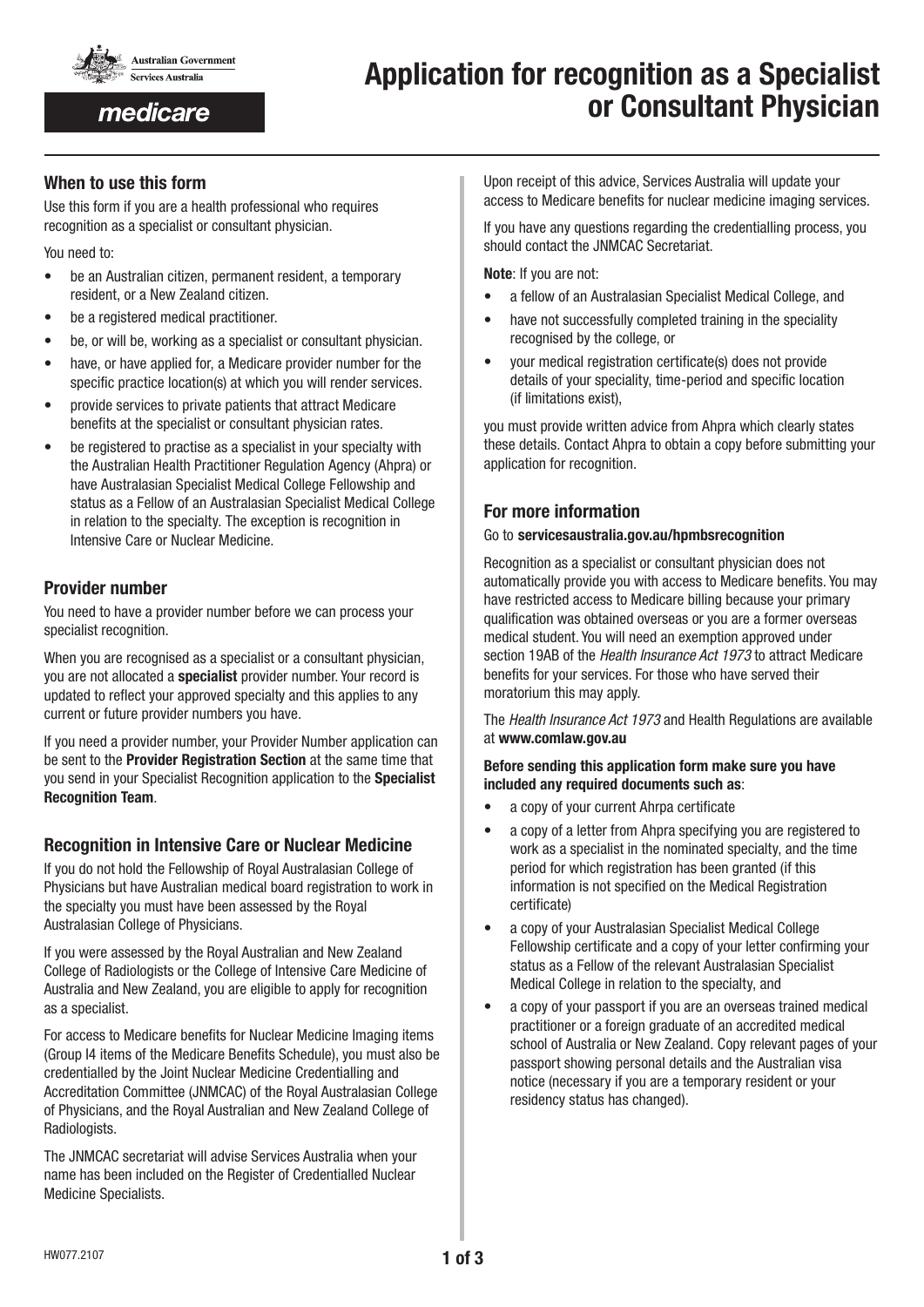

medicare

# Application for recognition as a Specialist or Consultant Physician (HW077)

## Filling in this form

You can fill and sign this form digitally in some browsers, or you can open it in Adobe Acrobat Reader. If you do not have Adobe Acrobat Reader, you can print this form and sign it.

If you have a printed form:

- Use black or blue pen.
- Print in BLOCK LETTERS.

The application will be returned if information is missing and/or not signed.

# Personal details

| 1              | Do you have a provider number?<br>$Yes \rightarrow Provider number$<br>$\triangleright$ Go to 3                                |
|----------------|--------------------------------------------------------------------------------------------------------------------------------|
| $\overline{2}$ | Have you applied for a provider number?<br>$No \rightarrow Co$ to servicesaustralia.gov.au/providernumber<br>to apply<br>Yes I |
| 3              | $Mr \tMrs$ Miss $Ms \tMss$ Other<br>$Dr \mid \;  $<br>Family name<br>First given name<br>Second given name                     |
| 4              | Your gender<br>Male $\vert$<br>Female                                                                                          |
| 5              | Your date of birth<br><b>Personal contact details</b>                                                                          |
| 6              | Daytime phone number<br>Mobile phone number                                                                                    |

|   | Australian postal address                                                                                         |
|---|-------------------------------------------------------------------------------------------------------------------|
|   |                                                                                                                   |
|   |                                                                                                                   |
|   |                                                                                                                   |
|   | Postcode                                                                                                          |
|   | Email                                                                                                             |
|   |                                                                                                                   |
|   |                                                                                                                   |
|   |                                                                                                                   |
|   | <b>Residency status</b>                                                                                           |
|   |                                                                                                                   |
|   |                                                                                                                   |
| 8 | What is your current citizenship or residency status?                                                             |
|   | <b>Tick one only</b>                                                                                              |
|   | Australian citizen                                                                                                |
|   | Permanent resident                                                                                                |
|   |                                                                                                                   |
|   | Temporary resident                                                                                                |
|   | (including a New Zealand citizen)                                                                                 |
|   | If your residency status has changed and you have not                                                             |
|   | advised Services Australia, provide copies of the relevant<br>pages of your passport, visa or citizenship papers. |

## Restrictions on accessing Medicare

9 Under section 19AB of the *Health Insurance Act 1973* overseas trained doctors or foreign graduates of an accredited medical school are subject to restrictions on accessing Medicare benefits for a period of at least 10 years. To access Medicare benefits a 19AB exemption is required. To see if you need to apply for an exemption, go to servicesaustralia.gov.au/hpmbsrecognition

# Ahpra Registration details

10 Registration details

| Ahpra Registration number | Specialty (if applicable) |
|---------------------------|---------------------------|
|                           |                           |
|                           |                           |

- Provide a copy of your Ahpra certificate.
- 11 Are you a Fellow of a relevant Australasian Specialist Medical College?

| No  | Provide a copy of written advice from<br>Ahpra.                                                                                             |
|-----|---------------------------------------------------------------------------------------------------------------------------------------------|
| Yes | Provide a copy of your Australian Fellowship<br>certificate and letter confirming your status<br>as a Fellow in relation to the speciality. |